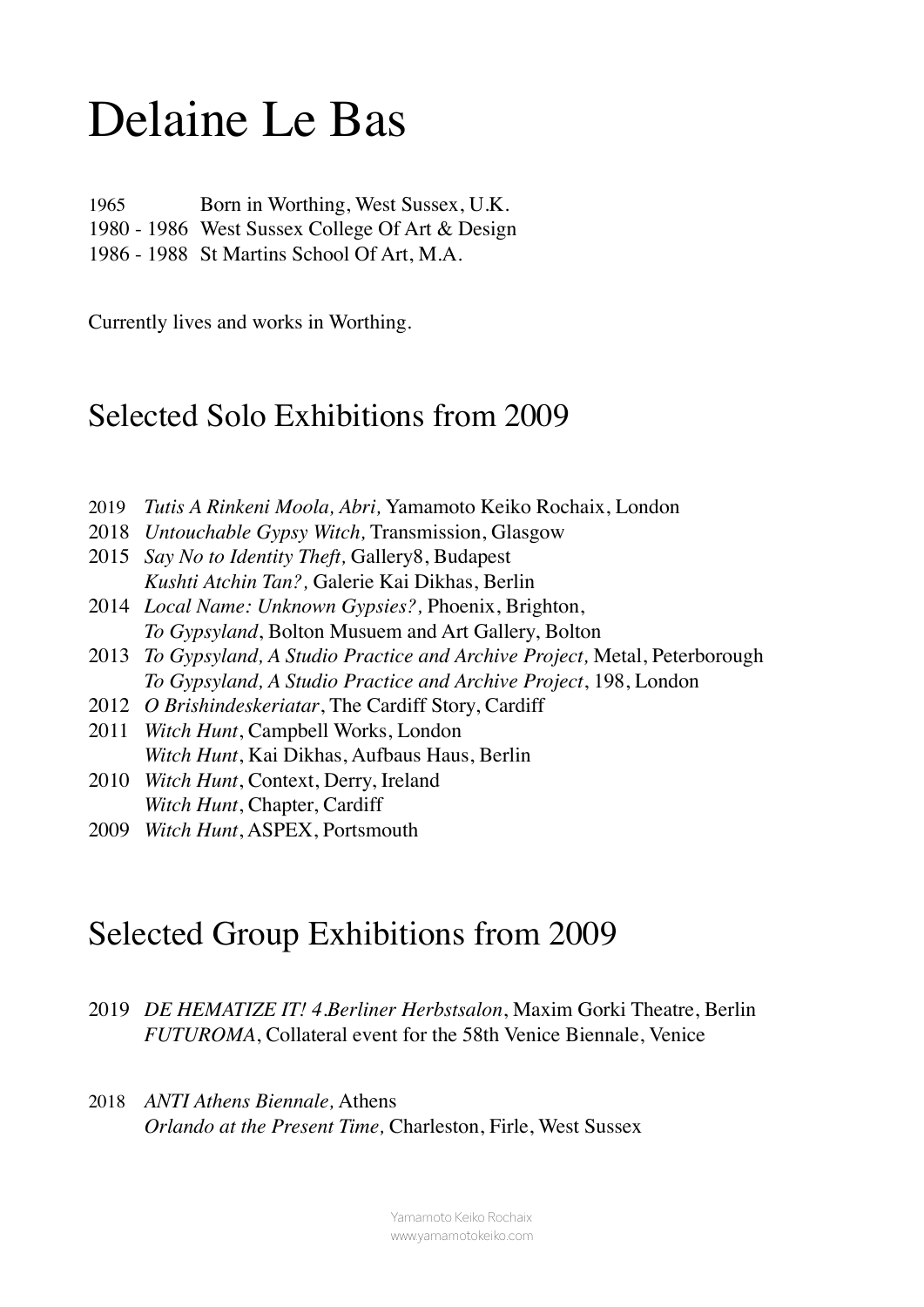*Roma Spring: Art As Resistance,* ERIAC, Berlin *Come Out Now!*, The First Roma Biennale, Gorki & Studio R, Berlin *The Right To Look,* Gallery Szara Kamienica, Krakow

2017 *3. Berliner Herbstsalon,* Maxim Gorki Theatre, Berlin *Scharfstellen 1, <rotor>Association For Contemporary Art, Graz Romani History X,* Maxim Gorki Theatre, Berlin NSK State-in-Time Pavilion, 57th Venice Biennale, Venice *Hysterical Oracle,* BasementArtsProject, Leeds *On The Reservation,* East Street Arts, Leeds *Still Unresolved and Very Much Ongoing,* Yamamoto Keiko Rochaix, London *Creating The Countryside: Thomas Gainsborough To Today,* Compton Verney

2016 *Akathe Te Beshen*, CentroCentro Cibeles De Cultura y Ciudadania, Madrid *Kali Berga,* Galerie Ksiegarnia Wystawa, Krakow *Akathe Te Beshen*, Rivoli 59, Paris *Frontier de Luxe Stretch*, Outsider Art Festival Chrisp Street, London *Frei Sein!,* Heidelberg Castle Ottheinrichsbau, Heidelberg *(Re)conceptualising Roma Resistance*, Goethe Institute, Prague *Universal Hospitality (Into The City),* Alte Poste, Vienna *(Re)conceptualizing Roma Resistance,* Hellerau, Dresden *Safe European Home?,* Art Exchange Essex University, Colchester *Blake's Outsiders,* Worthing Museum & Art Gallery, Worthing

2015 *Stopping Places,* Galerie Kai Dikhas, Berlin *The Invisible Faces Of Europe,* Moderna Museet, Malmo *Safe European Home?* For Diasporas Babylonia, Thessaloniki, Greece *The Feast Wagon,* The Tetley, Leeds, U.K *Under Erasure - Apects of Roma/Gipsy/Traveller Life In Europe,* Gerlesborgsskolan Goteborg Biennial for Contemporary Art Gerlesborg, Hamburgsund, Sweden *Safe European Home? Past Present Future*, Hellerau Centre for The Arts, Dresden *She's Not Pop,* Art collaboration with George Mihai Vesilescu, Muzeul Culturii Romilor, Bucharest Transmitting Trauma, Galerie Kai Dikahs, Berlin *Inter Nation Art A Group Show Of Contemporary Art,* HDLU, Zagreb *Whose Nation? Re-imagined National Identities,* Gallery8, Budapest *Embodied Spaces,* Framer Framed, Amsterdam *From Artificial Curiosities? To Art with Scott Benesiinaabandan,* Tom Thomson Gallery Owen Sound, Ontario, Canada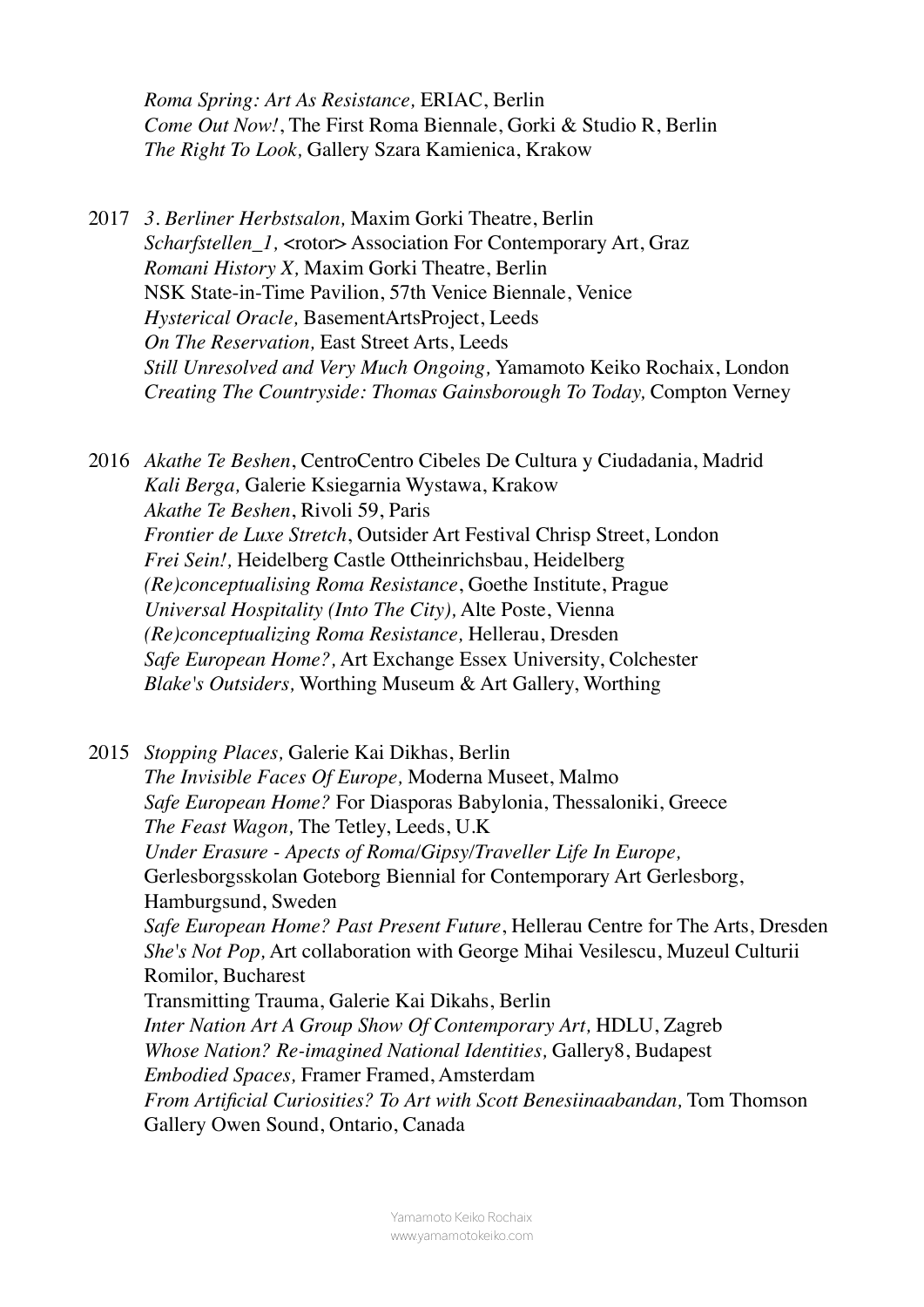*Have A Look Into My Life!,* Duplex 100m2, Sarajevo, Bosnia and Herzegovina *The Third Edition Of The Project Biennial Of Contemporary Art D-0 Ark Underground*, Tito's Atomic War Command Bunker, Konjic, Bosnia and Herzegovina *Have A Look Into My Life!,* HALIML, Bucharest *Love & Loss,* LENTOS Kunstmuseum, Linz, Austria *Portrait Of The Artist with Tara Darby,* Huntergather, London *Basket Case II*, National Gallery of Zimbabwe, Bulawayo, Zimbabwe *PH1 Artists*, The New School House Gallery, York, U.K

2014 *Stopping Places*, Galerie Kai Dikhas, Berlin *Grace In Thy Sight*, PH1 Artists Residency, Eye of York, York, U.K *Jaw Dikh!* JCC Galerie, Krakow *Akathe Te Beshen*, Staatsgalerie, Stuttgart *Basket Case II*, National Gallery Of Zimbabwe, Harare, Zimbabwe *Have A Look Into My Life!,* Mediatheque Mateo Maximoff, Paris *Sites Of Collective Memory*, Phoenix, Leicester *Navigations*, Urban Dialogues, Red Gallery, London *Sites Of Collective Memory*, CGP, London *Portrait Of The Artist, Delaine Le Bas and Tara Darby,* Transition, London *To Gypsyland*, 198 Contemporary Arts & Learning, London *Akathe Te Beshen - Heir Um Zu Bleiben*, Kunststaion, Kleinassen, Germany *Have A Look Into My Life!,* Stadtmuseumgraz, Graz *Safe European Home?* MART, Dublin *Tajsa*, BMW, Tarnow, Poland *Have A Look Into my Life!,* Aubette, Strasbourg *Houses as Silver as Tents,* MWW, Wroclaw, Poland

2013 *Safe European Home? No:5, 1. Berliner Herbstsalon*, Gorki Theatre, Berlin Safe European Home? *No:4 Past, Present, Future..* Galerie Kai Dikhas, Berlin *Other Sisters, Dialogue with Iwona Zajac*, Gdanska Galeria Miejska, Poland *Houses as Silver as Tents*, Zacheta National Gallery Of Art, Warsaw *Me, You and The Others*, Savoy-teatteri, Helsinki *Safe European Home? No:3, The Dandelion Project*, Trane Udstillingen, Copenhagen *Art As Action and Outside*, Northumbria University, Newcastle *Safe European Home? No:2,* CHB, Berlin *Video.Art.Activsm,* Galerie Kai Dikhas, Berlin *Me, You and The Others*, The Finnish Labour Museum Werstas, Tampere, Finland